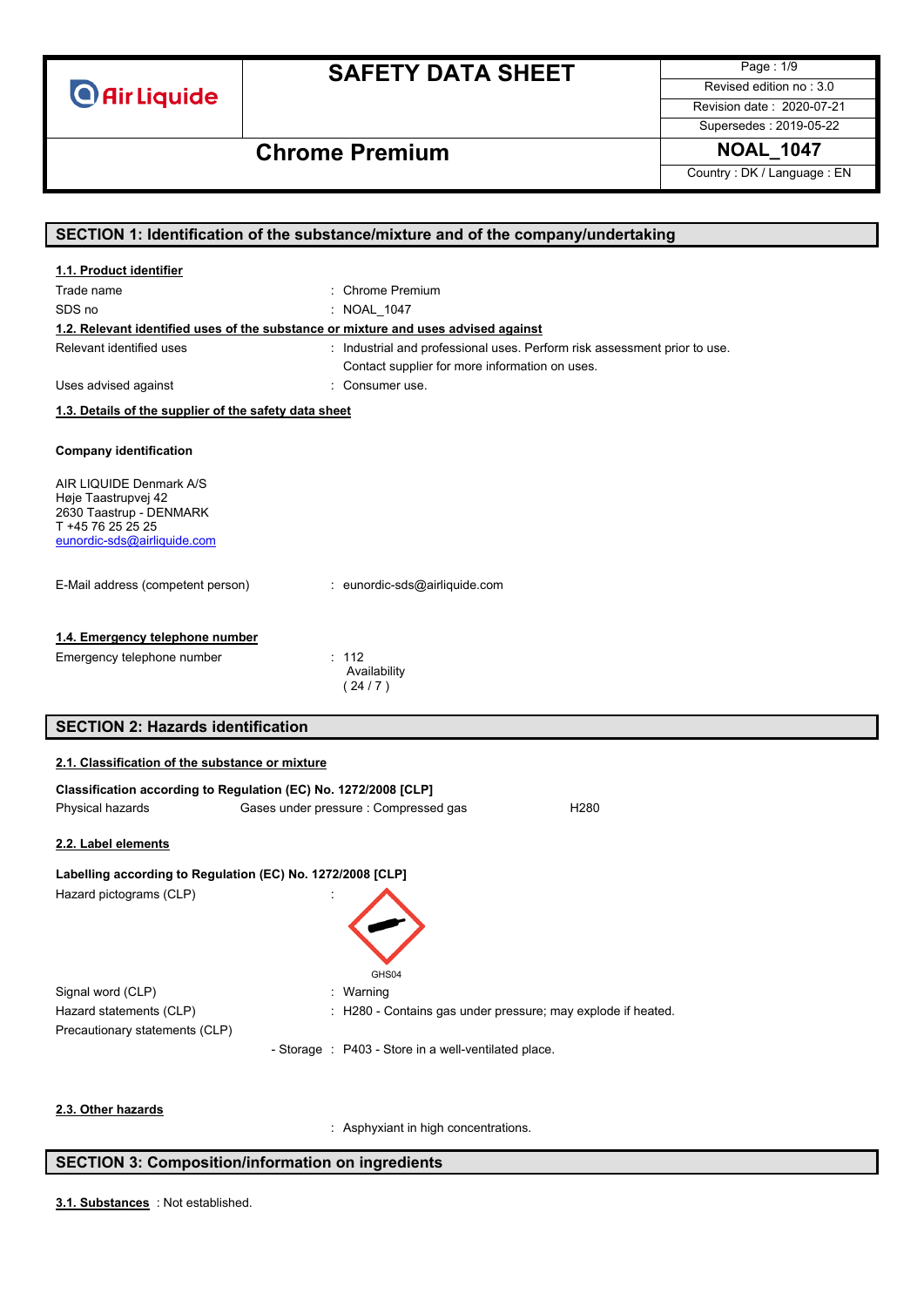

Page : 2/9 Revised edition no : 3.0

Revision date : 2020-07-21 Supersedes : 2019-05-22

## **Chrome Premium NOAL\_1047**

Country : DK / Language : EN

### **Name Product identifier Product identifier Composition [V-%]: Classification according to Regulation (EC) No. 1272/2008 [CLP]** Argon (CAS-No.) 7440-37-1 (EC-No.) 231-147-0 (EC Index-No.) (REACH-no) \*1 68 Press. Gas (Comp.), H280 Helium (CAS-No.) 7440-59-7 (EC-No.) 231-168-5 (EC Index-No.) (REACH-no) \*1 30 Press. Gas (Comp.), H280 Carbon dioxide (CAS-No.) 124-38-9 (EC-No.) 204-696-9 (EC Index-No.) (REACH-no) \*1 2 Press. Gas (Liq.), H280 **3.2. Mixtures**

Full text of H-statements: see section 16

*Contains no other components or impurities which will influence the classification of the product.*

*\*1: Listed in Annex IV / V REACH, exempted from registration.*

*\*2: Registration deadline not expired.*

*\*3: Registration not required: Substance manufactured or imported < 1t/y.*

#### **SECTION 4: First aid measures**

#### **4.1. Description of first aid measures**

| - Inhalation                                                     |  | : Remove victim to uncontaminated area wearing self contained breathing apparatus. Keep<br>victim warm and rested. Call a doctor. Perform cardiopulmonary resuscitation if breathing<br>stopped. |
|------------------------------------------------------------------|--|--------------------------------------------------------------------------------------------------------------------------------------------------------------------------------------------------|
| - Skin contact                                                   |  | : Adverse effects not expected from this product.                                                                                                                                                |
| - Eye contact                                                    |  | : Adverse effects not expected from this product.                                                                                                                                                |
| - Ingestion                                                      |  | : Ingestion is not considered a potential route of exposure.                                                                                                                                     |
| 4.2. Most important symptoms and effects, both acute and delayed |  |                                                                                                                                                                                                  |
|                                                                  |  | : In high concentrations may cause asphyxiation. Symptoms may include loss of<br>mobility/consciousness. Victim may not be aware of asphyxiation.<br>Refer to section 11.                        |

**4.3. Indication of any immediate medical attention and special treatment needed**

: None.

#### **SECTION 5: Firefighting measures**

#### **5.1. Extinguishing media**

| - Suitable extinguishing media<br>- Unsuitable extinguishing media | : Water spray or fog.<br>: Do not use water jet to extinguish. |
|--------------------------------------------------------------------|----------------------------------------------------------------|
| 5.2. Special hazards arising from the substance or mixture         |                                                                |
| Specific hazards                                                   | : Exposure to fire may cause containers to rupture/explode.    |
| Hazardous combustion products                                      | : None.                                                        |
| 5.3. Advice for firefighters                                       |                                                                |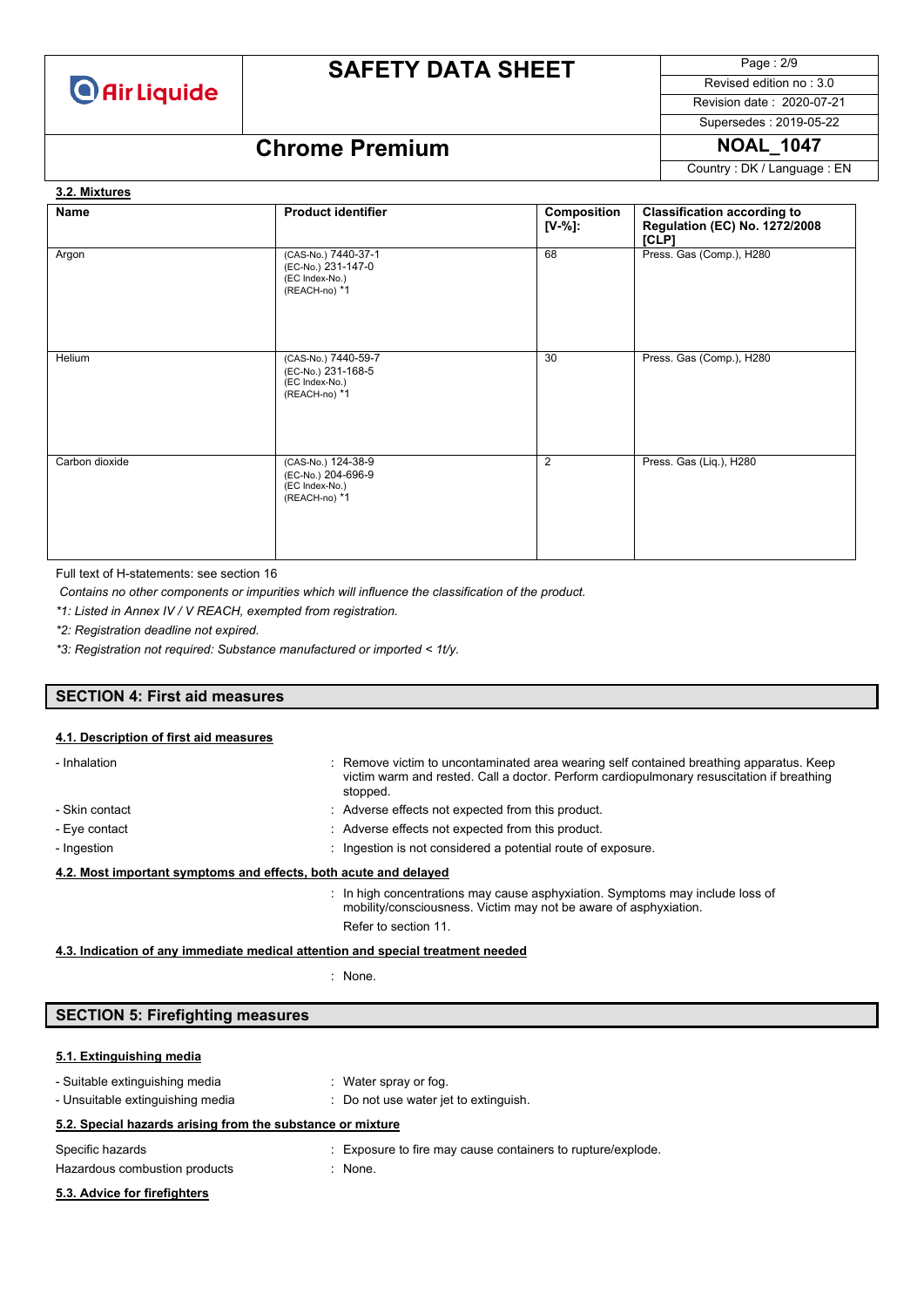| <b>O</b> Air Liquide |
|----------------------|
|----------------------|

Page : 3/9 Revised edition no : 3.0 Revision date : 2020-07-21 Supersedes : 2019-05-22

# **Chrome Premium NOAL\_1047**

|                                                |                                                                                                                                                                                                                                                                                                                   | Country: DK / Language: EN |
|------------------------------------------------|-------------------------------------------------------------------------------------------------------------------------------------------------------------------------------------------------------------------------------------------------------------------------------------------------------------------|----------------------------|
| Specific methods                               | : Use fire control measures appropriate for the surrounding fire. Exposure to fire and heat<br>radiation may cause gas receptacles to rupture. Cool endangered receptacles with water spray<br>jet from a protected position. Prevent water used in emergency cases from entering sewers and<br>drainage systems. |                            |
|                                                | If possible, stop flow of product.                                                                                                                                                                                                                                                                                |                            |
|                                                | Use water spray or fog to knock down fire fumes if possible.                                                                                                                                                                                                                                                      |                            |
|                                                | Move containers away from the fire area if this can be done without risk.                                                                                                                                                                                                                                         |                            |
| Special protective equipment for fire fighters | In confined space use self-contained breathing apparatus.                                                                                                                                                                                                                                                         |                            |
|                                                | Standard protective clothing and equipment (Self Contained Breathing Apparatus) for fire<br>fighters.                                                                                                                                                                                                             |                            |
|                                                | Standard EN 137 - Self-contained open-circuit compressed air breathing apparatus with full<br>face mask.                                                                                                                                                                                                          |                            |
|                                                | Standard EN 469 - Protective clothing for firefighters. Standard - EN 659: Protective gloves for<br>firefighters.                                                                                                                                                                                                 |                            |

#### **SECTION 6: Accidental release measures**

#### **6.1. Personal precautions, protective equipment and emergency procedures**

|                                                           | : Try to stop release                                                                                 |
|-----------------------------------------------------------|-------------------------------------------------------------------------------------------------------|
|                                                           | Evacuate area.                                                                                        |
|                                                           | Wear self-contained breathing apparatus when entering area unless atmosphere is proved to<br>be safe. |
|                                                           | Ensure adequate air ventilation.                                                                      |
|                                                           | Act in accordance with local emergency plan.                                                          |
|                                                           | Stay upwind.                                                                                          |
|                                                           | Oxygen detectors should be used when asphyxiating gases may be released.                              |
| 6.2. Environmental precautions                            |                                                                                                       |
|                                                           | : Try to stop release                                                                                 |
| 6.3. Methods and material for containment and cleaning up |                                                                                                       |
|                                                           | : Ventilate area.                                                                                     |
| 6.4. Reference to other sections                          |                                                                                                       |
|                                                           | $\therefore$ See also sections 8 and 13.                                                              |

### **SECTION 7: Handling and storage**

#### **7.1. Precautions for safe handling**

| Safe use of the product | : The product must be handled in accordance with good industrial hygiene and safety<br>procedures.                                                       |
|-------------------------|----------------------------------------------------------------------------------------------------------------------------------------------------------|
|                         | Only experienced and properly instructed persons should handle gases under pressure.                                                                     |
|                         | Consider pressure relief device(s) in gas installations.                                                                                                 |
|                         | Ensure the complete gas system was (or is regularily) checked for leaks before use.                                                                      |
|                         | Do not smoke while handling product.                                                                                                                     |
|                         | Use only properly specified equipment which is suitable for this product, its supply pressure and<br>temperature. Contact your gas supplier if in doubt. |
|                         | Avoid suck back of water, acid and alkalis.                                                                                                              |
|                         | Do not breathe gas.                                                                                                                                      |
|                         | Avoid release of product into atmosphere.                                                                                                                |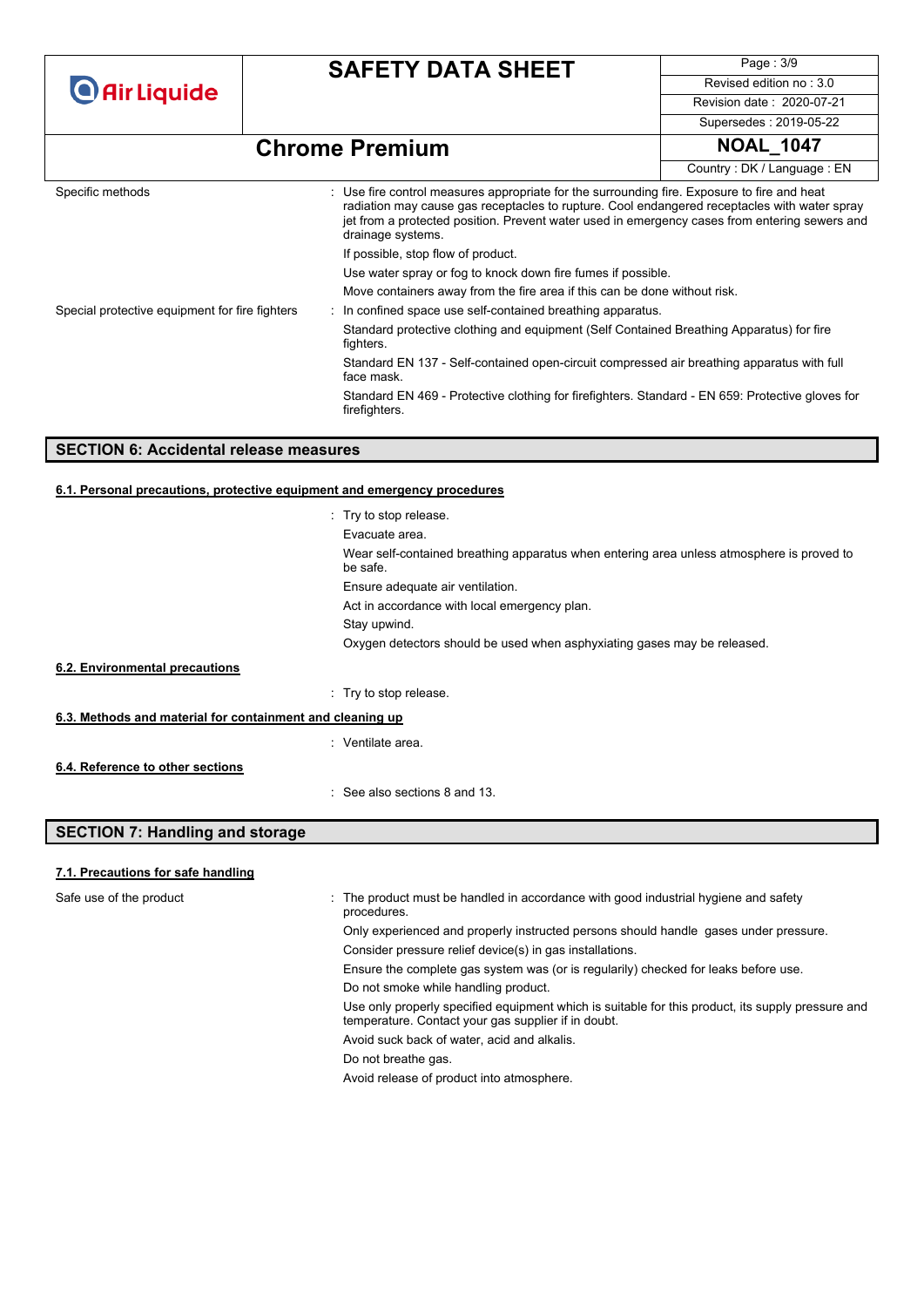**O** Air Liquide

## **SAFETY DATA SHEET**

Page : 4/9 Revised edition no : 3.0 Revision date : 2020-07-21

#### Supersedes : 2019-05-22

### **Chrome Premium NOAL\_1047**

| Safe handling of the gas receptacle<br>: Refer to supplier's container handling instructions.<br>Do not allow backfeed into the container.                       |  |
|------------------------------------------------------------------------------------------------------------------------------------------------------------------|--|
|                                                                                                                                                                  |  |
|                                                                                                                                                                  |  |
| Protect cylinders from physical damage; do not drag, roll, slide or drop.                                                                                        |  |
| When moving cylinders, even for short distances, use a cart (trolley, hand truck, etc.) designed<br>to transport cylinders.                                      |  |
| Leave valve protection caps in place until the container has been secured against either a wall<br>or bench or placed in a container stand and is ready for use. |  |
| If user experiences any difficulty operating valve discontinue use and contact supplier.                                                                         |  |
| Never attempt to repair or modify container valves or safety relief devices.                                                                                     |  |
| Damaged valves should be reported immediately to the supplier.                                                                                                   |  |
| Keep container valve outlets clean and free from contaminants particularly oil and water.                                                                        |  |
| Replace valve outlet caps or plugs and container caps where supplied as soon as container is<br>disconnected from equipment.                                     |  |
| Close container valve after each use and when empty, even if still connected to equipment.                                                                       |  |
| Never attempt to transfer gases from one cylinder/container to another.                                                                                          |  |
| Never use direct flame or electrical heating devices to raise the pressure of a container.                                                                       |  |
| Do not remove or deface labels provided by the supplier for the identification of the content of<br>the container.                                               |  |
| Suck back of water into the container must be prevented.                                                                                                         |  |
| Open valve slowly to avoid pressure shock.                                                                                                                       |  |
| 7.2. Conditions for safe storage, including any incompatibilities                                                                                                |  |
| Observe all regulations and local requirements regarding storage of containers.                                                                                  |  |
| Containers should not be stored in conditions likely to encourage corrosion.                                                                                     |  |
| Container valve guards or caps should be in place.                                                                                                               |  |
| Containers should be stored in the vertical position and properly secured to prevent them from<br>falling over.                                                  |  |
| Stored containers should be periodically checked for general condition and leakage.                                                                              |  |
| Keep container below 50°C in a well ventilated place.                                                                                                            |  |
| Store containers in location free from fire risk and away from sources of heat and ignition.                                                                     |  |
| Keep away from combustible materials.                                                                                                                            |  |
| 7.3. Specific end use(s)                                                                                                                                         |  |
| : None.                                                                                                                                                          |  |

### **SECTION 8: Exposure controls/personal protection**

#### **8.1. Control parameters**

| Carbon dioxide (124-38-9)         |                                          |                                               |  |
|-----------------------------------|------------------------------------------|-----------------------------------------------|--|
| OEL: Occupational Exposure Limits |                                          |                                               |  |
| EU                                | TWA IOELV (EU) 8 h [mg/m <sup>3</sup> ]  | 9000 mg/m <sup>3</sup>                        |  |
|                                   | TWA IOELV (EU) 8 h [ppm]                 | 5000 ppm                                      |  |
| Denmark                           | TWA (DK) OEL 8h $\text{[mq/m}^3\text{]}$ | 9000 mg/m <sup>3</sup>                        |  |
|                                   | TWA (DK) OEL 8h [ppm]                    | 5000 ppm                                      |  |
|                                   | Anmærkninger (DK)                        | E (betyder, at stoffet har en EF-grænseværdi) |  |

DNEL (Derived-No Effect Level) : No data available.

PNEC (Predicted No-Effect Concentration) : No data available.

#### **8.2. Exposure controls**

#### **8.2.1. Appropriate engineering controls**

: Provide adequate general and local exhaust ventilation.

Systems under pressure should be regularily checked for leakages. Ensure exposure is below occupational exposure limits (where available). Oxygen detectors should be used when asphyxiating gases may be released. Consider the use of a work permit system e.g. for maintenance activities.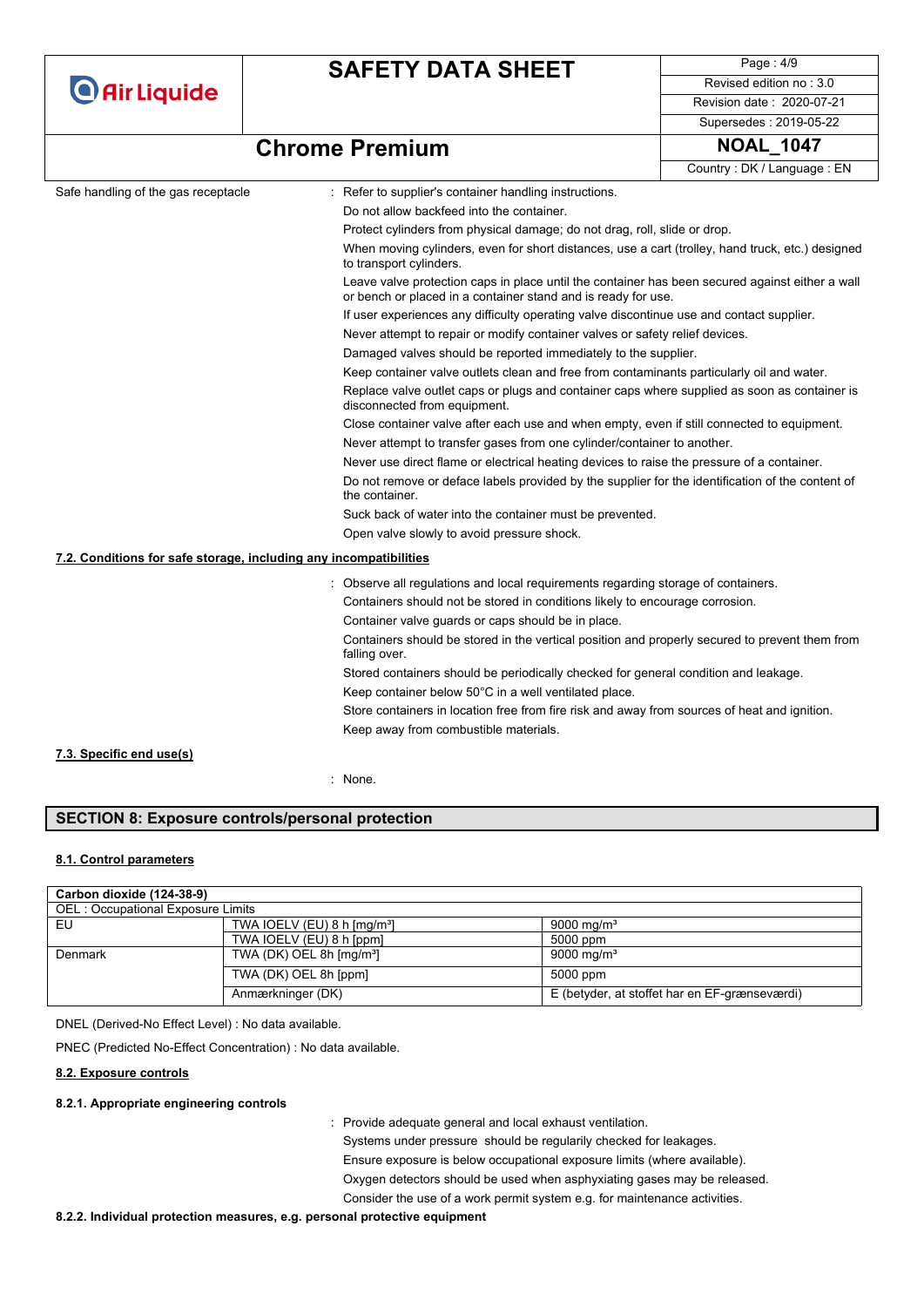**O** Air Liquide

## **SAFETY DATA SHEET**

Page : 5/9 Revised edition no : 3.0 Revision date : 2020-07-21 Supersedes : 2019-05-22

**Chrome Premium** 

| <b>NOAL 1047</b>           |
|----------------------------|
| Country: DK / Language: EN |

|                                        | $\pm$ A risk assessment should be conducted and documented in each work area to assess the risks<br>related to the use of the product and to select the PPE that matches the relevant risk. The<br>following recommendations should be considered:<br>PPE compliant to the recommended EN/ISO standards should be selected.                                                                                                                                                                                                                                                                                                                                                                                |
|----------------------------------------|------------------------------------------------------------------------------------------------------------------------------------------------------------------------------------------------------------------------------------------------------------------------------------------------------------------------------------------------------------------------------------------------------------------------------------------------------------------------------------------------------------------------------------------------------------------------------------------------------------------------------------------------------------------------------------------------------------|
| • Eye/face protection                  | : Wear safety glasses with side shields.<br>Standard EN 166 - Personal eye-protection - specifications.                                                                                                                                                                                                                                                                                                                                                                                                                                                                                                                                                                                                    |
| · Skin protection                      |                                                                                                                                                                                                                                                                                                                                                                                                                                                                                                                                                                                                                                                                                                            |
| - Hand protection                      | : Wear working gloves when handling gas containers.                                                                                                                                                                                                                                                                                                                                                                                                                                                                                                                                                                                                                                                        |
|                                        | Standard EN 388 - Protective gloves against mechanical risk.                                                                                                                                                                                                                                                                                                                                                                                                                                                                                                                                                                                                                                               |
| - Other                                | : Wear safety shoes while handling containers.<br>Standard EN ISO 20345 - Personal protective equipment - Safety footwear.                                                                                                                                                                                                                                                                                                                                                                                                                                                                                                                                                                                 |
| • Respiratory protection               | Gas filters may be used if all surrounding conditions e.g. type and concentration of the<br>contaminant(s) and duration of use are known.<br>Use gas filters with full face mask, where exposure limits may be exceeded for a short-term<br>period, e.g. connecting or disconnecting containers.<br>Gas filters do not protect against oxygen deficiency.<br>Self contained breathing apparatus (SCBA) or positive pressure airline with mask are to be<br>used in oxygen-deficient atmospheres.<br>Standard EN 14387 - Gas filter(s), combined filter(s) and standard EN136, full face masks.<br>Standard EN 137 - Self-contained open-circuit compressed air breathing apparatus with full<br>face mask. |
| • Thermal hazards                      | : None in addition to the above sections.                                                                                                                                                                                                                                                                                                                                                                                                                                                                                                                                                                                                                                                                  |
| 8.2.3. Environmental exposure controls |                                                                                                                                                                                                                                                                                                                                                                                                                                                                                                                                                                                                                                                                                                            |
|                                        | None necessary.                                                                                                                                                                                                                                                                                                                                                                                                                                                                                                                                                                                                                                                                                            |

### **SECTION 9: Physical and chemical properties**

#### **9.1. Information on basic physical and chemical properties**

Appearance

• Physical state at 20°C / 101.3kPa : Gas.

| Mixture contains one or more component(s) which have the following colour(s):<br>Colourless.                                |
|-----------------------------------------------------------------------------------------------------------------------------|
| Odourless.                                                                                                                  |
| Odour threshold is subjective and inadequate to warn of overexposure.                                                       |
| Not applicable for gases and gas mixtures.                                                                                  |
| Not applicable for gas mixtures.                                                                                            |
| : Not applicable for gas mixtures.                                                                                          |
| Not applicable for gas mixtures.                                                                                            |
| Not applicable for gases and gas mixtures.                                                                                  |
| Not applicable for gases and gas mixtures.                                                                                  |
| Non flammable.                                                                                                              |
| : Not applicable.                                                                                                           |
| : Not applicable.                                                                                                           |
| : Lighter or similar to air.                                                                                                |
| Solubility in water of component(s) of the mixture :                                                                        |
| • Argon: 67.3 mg/l • Helium: 1.5 mg/l • Carbon dioxide: 2000 mg/l Completely soluble.<br>: Not applicable for gas mixtures. |
| : Non flammable.                                                                                                            |
| Not applicable.                                                                                                             |
| No reliable data available.                                                                                                 |
| Not applicable.                                                                                                             |
| Not applicable.                                                                                                             |
|                                                                                                                             |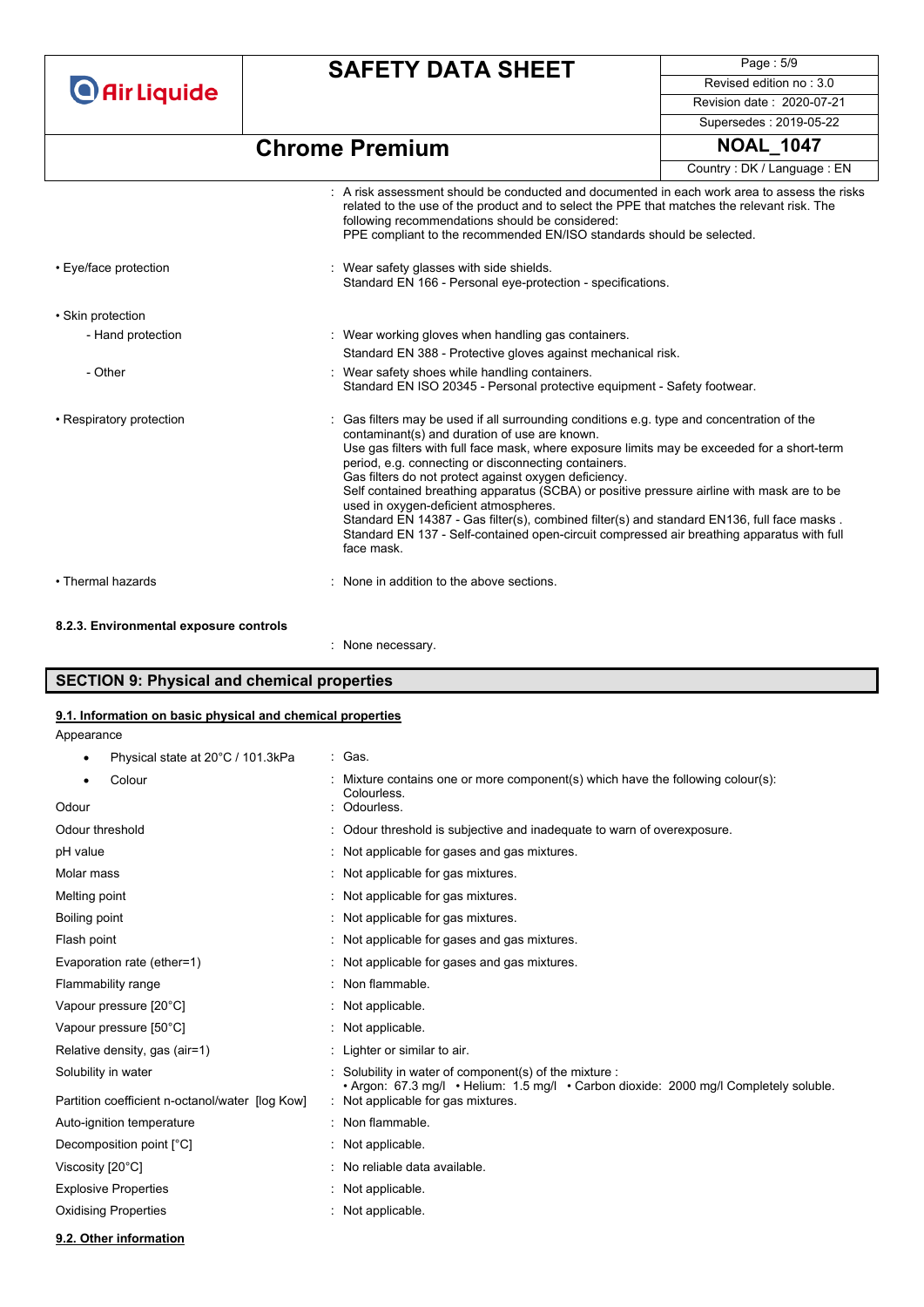

Page : 6/9 Revised edition no : 3.0 Revision date : 2020-07-21

### Supersedes : 2019-05-22

### **Chrome Premium NOAL\_1047**

Country : DK / Language : EN

٦

Other data in the set of the set of the set of the set of the set of the set of the set of the set of the set of the set of the set of the set of the set of the set of the set of the set of the set of the set of the set of

| <b>SECTION 10: Stability and reactivity</b> |                                                                                                           |  |  |
|---------------------------------------------|-----------------------------------------------------------------------------------------------------------|--|--|
|                                             |                                                                                                           |  |  |
| 10.1. Reactivity                            |                                                                                                           |  |  |
|                                             | : No reactivity hazard other than the effects described in sub-sections below.                            |  |  |
| 10.2. Chemical stability                    |                                                                                                           |  |  |
|                                             | : Stable under normal conditions.                                                                         |  |  |
| 10.3. Possibility of hazardous reactions    |                                                                                                           |  |  |
|                                             | : No additional information available                                                                     |  |  |
| 10.4. Conditions to avoid                   |                                                                                                           |  |  |
|                                             | : Avoid moisture in installation systems.                                                                 |  |  |
| 10.5. Incompatible materials                |                                                                                                           |  |  |
|                                             | : For additional information on compatibility refer to ISO 11114.                                         |  |  |
| 10.6. Hazardous decomposition products      |                                                                                                           |  |  |
|                                             | : Under normal conditions of storage and use, hazardous decomposition products should not be<br>produced. |  |  |

### **SECTION 11: Toxicological information**

| 11.1. Information on toxicological effects |                                                                                                                   |
|--------------------------------------------|-------------------------------------------------------------------------------------------------------------------|
| <b>Acute toxicity</b>                      | : Toxicological effects not expected from this product if occupational exposure limit values are<br>not exceeded. |
| <b>Skin corrosion/irritation</b>           | : No known effects from this product.                                                                             |
| Serious eye damage/irritation              | : No known effects from this product.                                                                             |
| Respiratory or skin sensitisation          | : No known effects from this product.                                                                             |
| Germ cell mutagenicity                     | : No known effects from this product.                                                                             |
| Carcinogenicity                            | : No known effects from this product.                                                                             |
| <b>Reproductive toxicity</b>               | : No known effects from this product.<br>No known effects from this product.                                      |
| <b>STOT-single exposure</b>                | : No known effects from this product.                                                                             |
| <b>STOT-repeated exposure</b>              | : No known effects from this product.                                                                             |
| <b>Aspiration hazard</b>                   | : Not applicable for gases and gas mixtures.                                                                      |

### **SECTION 12: Ecological information**

| 12.1. Toxicity |  |
|----------------|--|
|                |  |

| Assessment                                                                              | : No ecological damage caused by this product.                                                                                    |
|-----------------------------------------------------------------------------------------|-----------------------------------------------------------------------------------------------------------------------------------|
| EC50 48h - Daphnia magna [mg/l]<br>EC50 72h - Algae $[mg/l]$<br>LC50 96 h - Fish [mg/l] | $:$ No data available.<br>$:$ No data available.<br>$\therefore$ No data available.                                               |
| 12.2. Persistence and degradability                                                     |                                                                                                                                   |
| Assessment                                                                              | : No ecological damage caused by this product.                                                                                    |
| 12.3. Bioaccumulative potential                                                         |                                                                                                                                   |
| Assessment                                                                              | $\therefore$ No data available.                                                                                                   |
| 12.4. Mobility in soil                                                                  |                                                                                                                                   |
| Assessment                                                                              | : Because of its high volatility, the product is unlikely to cause ground or water pollution.<br>Partition into soil is unlikely. |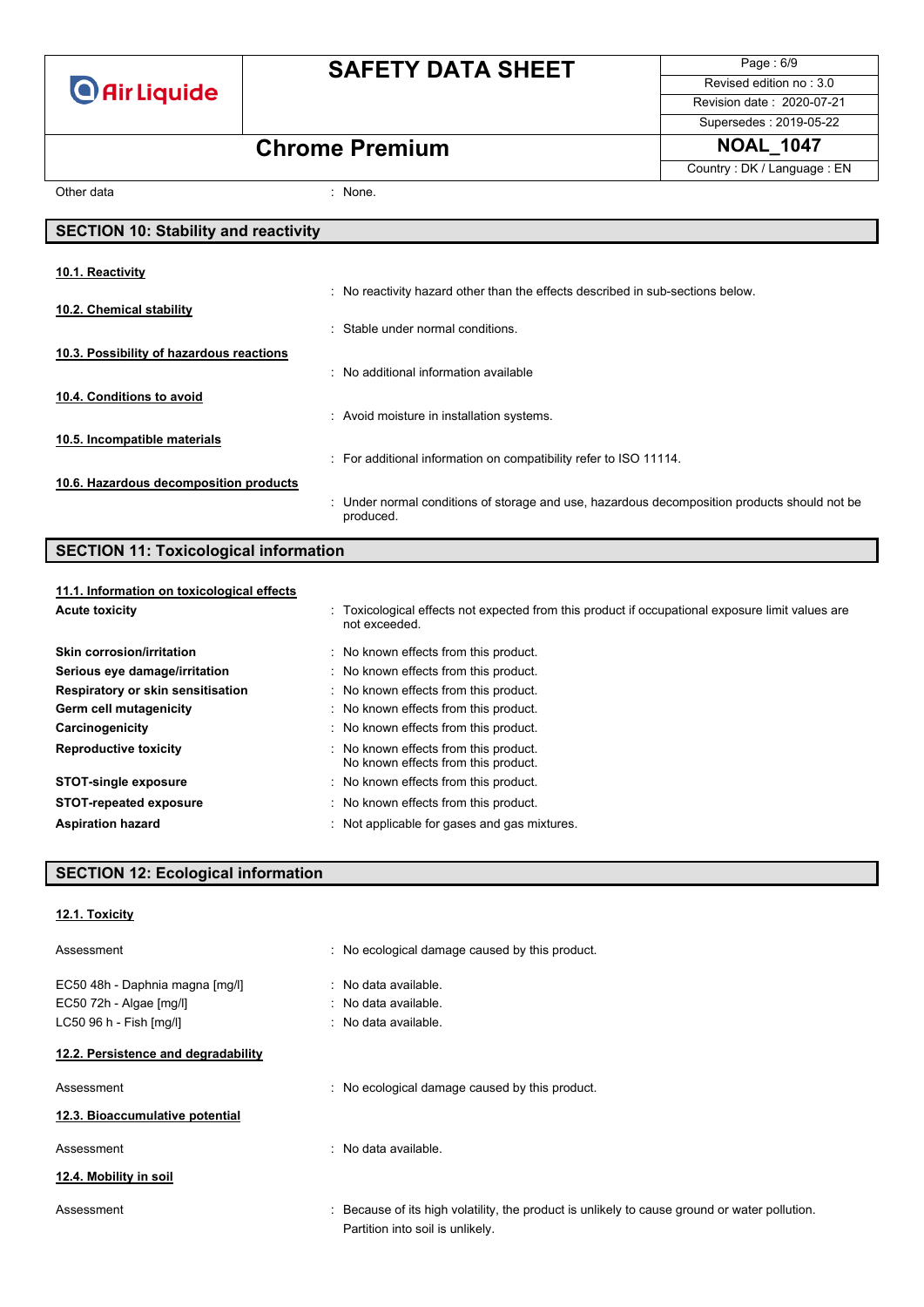

Page : 7/9 Revised edition no : 3.0 Revision date : 2020-07-21 Supersedes : 2019-05-22

Country : DK / Language : EN

# **Chrome Premium NOAL\_1047**

**12.5. Results of PBT and vPvB assessment**

| Assessment                                 | : Not classified as PBT or $vPvB$ .   |  |
|--------------------------------------------|---------------------------------------|--|
| 12.6. Other adverse effects                |                                       |  |
| Other adverse effects                      | : No known effects from this product. |  |
| Effect on the ozone layer                  | $:$ None.                             |  |
| Effect on global warming                   | : Contains greenhouse gas(es).        |  |
|                                            |                                       |  |
| <b>SECTION 13: Disposal considerations</b> |                                       |  |

| 13.1. Waste treatment methods                                                         |                                                                                                                |
|---------------------------------------------------------------------------------------|----------------------------------------------------------------------------------------------------------------|
|                                                                                       | May be vented to atmosphere in a well ventilated place.                                                        |
|                                                                                       | Do not discharge into any place where its accumulation could be dangerous.                                     |
|                                                                                       | Return unused product in original container to supplier.                                                       |
| List of hazardous waste codes (from<br>Commission Decision 2000/532/EC as<br>amended) | $\div$ 16 05 05 $\div$ Gases in pressure containers other than those mentioned in 16 05 04.                    |
| 13.2. Additional information                                                          |                                                                                                                |
|                                                                                       | : External treatment and disposal of waste should comply with applicable local and/or national<br>regulations. |

### **SECTION 14: Transport information**

#### **14.1. UN number**

| UN-No.                                | : 1956                                                 |
|---------------------------------------|--------------------------------------------------------|
| 14.2. UN proper shipping name         |                                                        |
| Transport by road/rail (ADR/RID)      | COMPRESSED GAS, N.O.S. (Argon, Helium)                 |
| Transport by air (ICAO-TI / IATA-DGR) | Compressed gas, n.o.s. (Argon, Helium)                 |
| Transport by sea (IMDG)               | COMPRESSED GAS, N.O.S. (Argon, Helium)                 |
| 14.3. Transport hazard class(es)      |                                                        |
| Labelling                             |                                                        |
|                                       | 2.2 : Non-flammable, non-toxic gases.                  |
| Transport by road/rail (ADR/RID)      | $\therefore$ 2.                                        |
| Class                                 | : 1A                                                   |
| Classification code                   |                                                        |
| Hazard identification number          | : 20.                                                  |
| <b>Tunnel Restriction</b>             | : E - Passage forbidden through tunnels of category E. |
| Transport by air (ICAO-TI / IATA-DGR) |                                                        |
| Class / Div. (Sub. risk(s))           | $\therefore$ 2.2                                       |
| Transport by sea (IMDG)               | : 2.2                                                  |
| Class / Div. (Sub. risk(s))           | $: F-C.$                                               |
| Emergency Schedule (EmS) - Fire       | $\therefore$ S-V.                                      |
| Emergency Schedule (EmS) - Spillage   |                                                        |
| 14.4. Packing group                   |                                                        |
| Transport by road/rail (ADR/RID)      | Not established.                                       |
| Transport by air (ICAO-TI / IATA-DGR) | Not established.                                       |
| Transport by sea (IMDG)               | Not established.                                       |
| 14.5. Environmental hazards           |                                                        |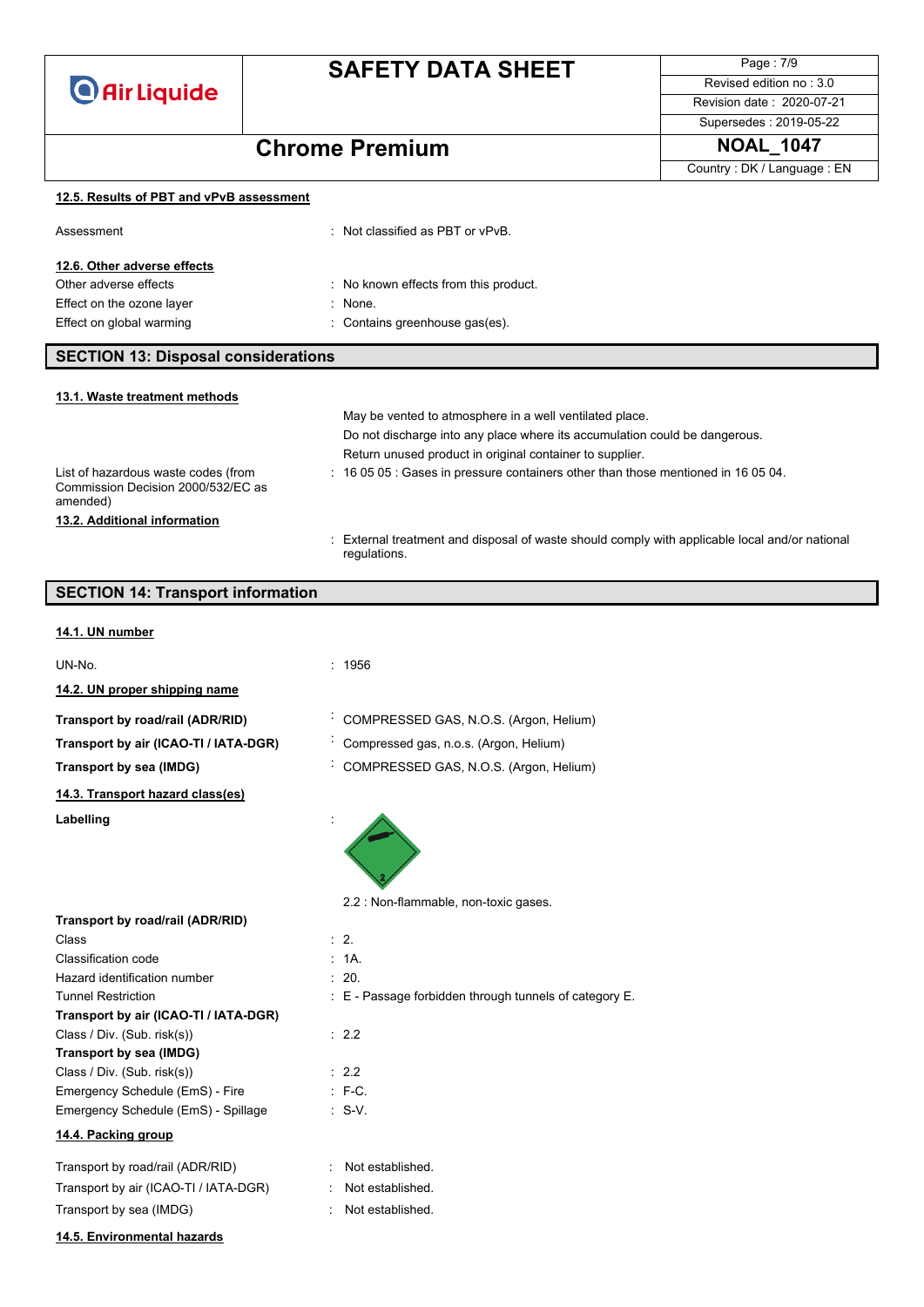**O** Air Liquide

# **SAFETY DATA SHEET**

Page : 8/9 Revised edition no : 3.0 Revision date : 2020-07-21

Supersedes : 2019-05-22

Country : DK / Language : EN

## **Chrome Premium NOAL\_1047**

| Transport by road/rail (ADR/RID)      | None.                                                                                                                                    |
|---------------------------------------|------------------------------------------------------------------------------------------------------------------------------------------|
|                                       |                                                                                                                                          |
| Transport by air (ICAO-TI / IATA-DGR) | : None.                                                                                                                                  |
| Transport by sea (IMDG)               | : None.                                                                                                                                  |
| 14.6. Special precautions for user    |                                                                                                                                          |
| Packing Instruction(s)                |                                                                                                                                          |
| Transport by road/rail (ADR/RID)      | : P200.                                                                                                                                  |
| Transport by air (ICAO-TI / IATA-DGR) |                                                                                                                                          |
| Passenger and Cargo Aircraft          | : 200.                                                                                                                                   |
| Cargo Aircraft only                   | : 200.                                                                                                                                   |
| Transport by sea (IMDG)               | : P200.                                                                                                                                  |
| Special transport precautions         | : Avoid transport on vehicles where the load space is not separated from the driver's<br>compartment.                                    |
|                                       | Ensure vehicle driver is aware of the potential hazards of the load and knows what to do in the<br>event of an accident or an emergency. |
|                                       | Before transporting product containers:                                                                                                  |
|                                       | - Ensure there is adequate ventilation.                                                                                                  |
|                                       | - Ensure that containers are firmly secured.                                                                                             |
|                                       | - Ensure valve is closed and not leaking.                                                                                                |
|                                       | - Ensure valve outlet cap nut or plug (where provided) is correctly fitted.                                                              |
|                                       | - Ensure valve protection device (where provided) is correctly fitted.                                                                   |

#### **14.7. Transport in bulk according to Annex II of Marpol and the IBC Code**

: Not applicable.

| <b>SECTION 15: Regulatory information</b>                                                                                     |                                                     |  |  |  |
|-------------------------------------------------------------------------------------------------------------------------------|-----------------------------------------------------|--|--|--|
| 15.1. Safety, health and environmental regulations/legislation specific for the substance or mixture<br><b>EU-Regulations</b> |                                                     |  |  |  |
| Restrictions on use<br>Seveso Directive: 2012/18/EU (Seveso III)                                                              | $:$ None.<br>: Not covered.                         |  |  |  |
| <b>National regulations</b><br>National legislation                                                                           | Ensure all national/local regulations are observed. |  |  |  |

#### **Denmark**

Recommendations Danish Regulation : Pregnant/breastfeeding women working with the product must not be in direct contact with the product

#### **15.2. Chemical safety assessment**

A CSA does not need to be carried out for this product.

| <b>SECTION 16: Other information</b> |                                                                                      |
|--------------------------------------|--------------------------------------------------------------------------------------|
| Indication of changes                | Revised safety data sheet in accordance with commission regulation (EU) No 453/2010. |